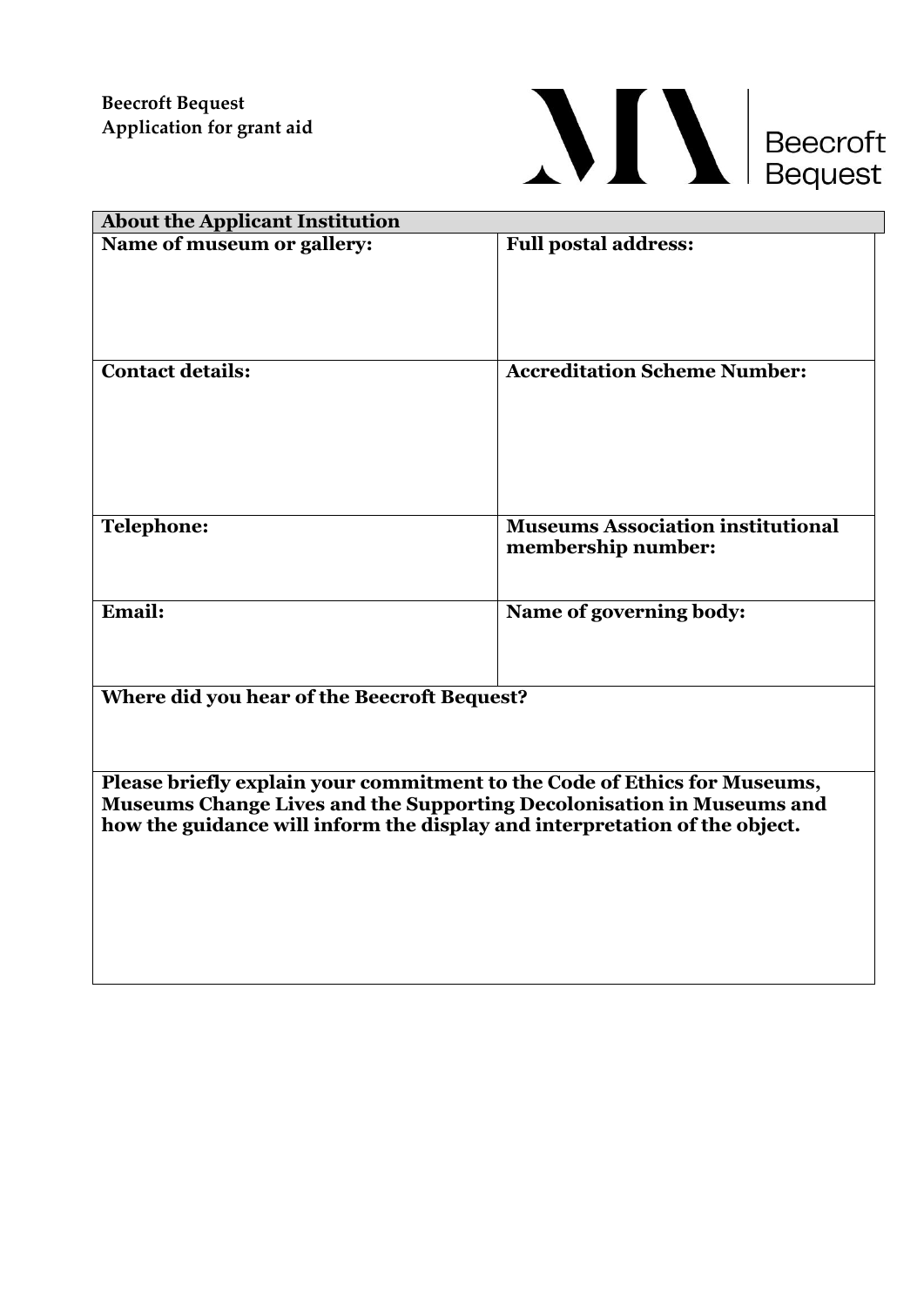| Institution's gross annual revenue. In the case of a branch museum or gallery,<br>the expenditure budget of the parent organisation applies.                                    |                  |  |
|---------------------------------------------------------------------------------------------------------------------------------------------------------------------------------|------------------|--|
| (Only applications from organisations that fall into the first three institutional<br>membership bands will be considered.)                                                     |                  |  |
|                                                                                                                                                                                 |                  |  |
|                                                                                                                                                                                 |                  |  |
|                                                                                                                                                                                 |                  |  |
|                                                                                                                                                                                 |                  |  |
| <b>About the Object</b>                                                                                                                                                         |                  |  |
| With reference to the requirements in section 4 of the guidance please describe<br>the object and outline why you believe the Beecroft Bequest should fund your<br>acquisition: |                  |  |
| (500 words max)                                                                                                                                                                 |                  |  |
|                                                                                                                                                                                 |                  |  |
| Medium                                                                                                                                                                          | Date (pre 1800). |  |
|                                                                                                                                                                                 |                  |  |
| <b>Size/Dimensions</b>                                                                                                                                                          | <b>Condition</b> |  |

| How the purchase will be funded |                      |
|---------------------------------|----------------------|
|                                 |                      |
| <b>Auction estimate price:</b>  | <b>Proposed bid:</b> |
|                                 |                      |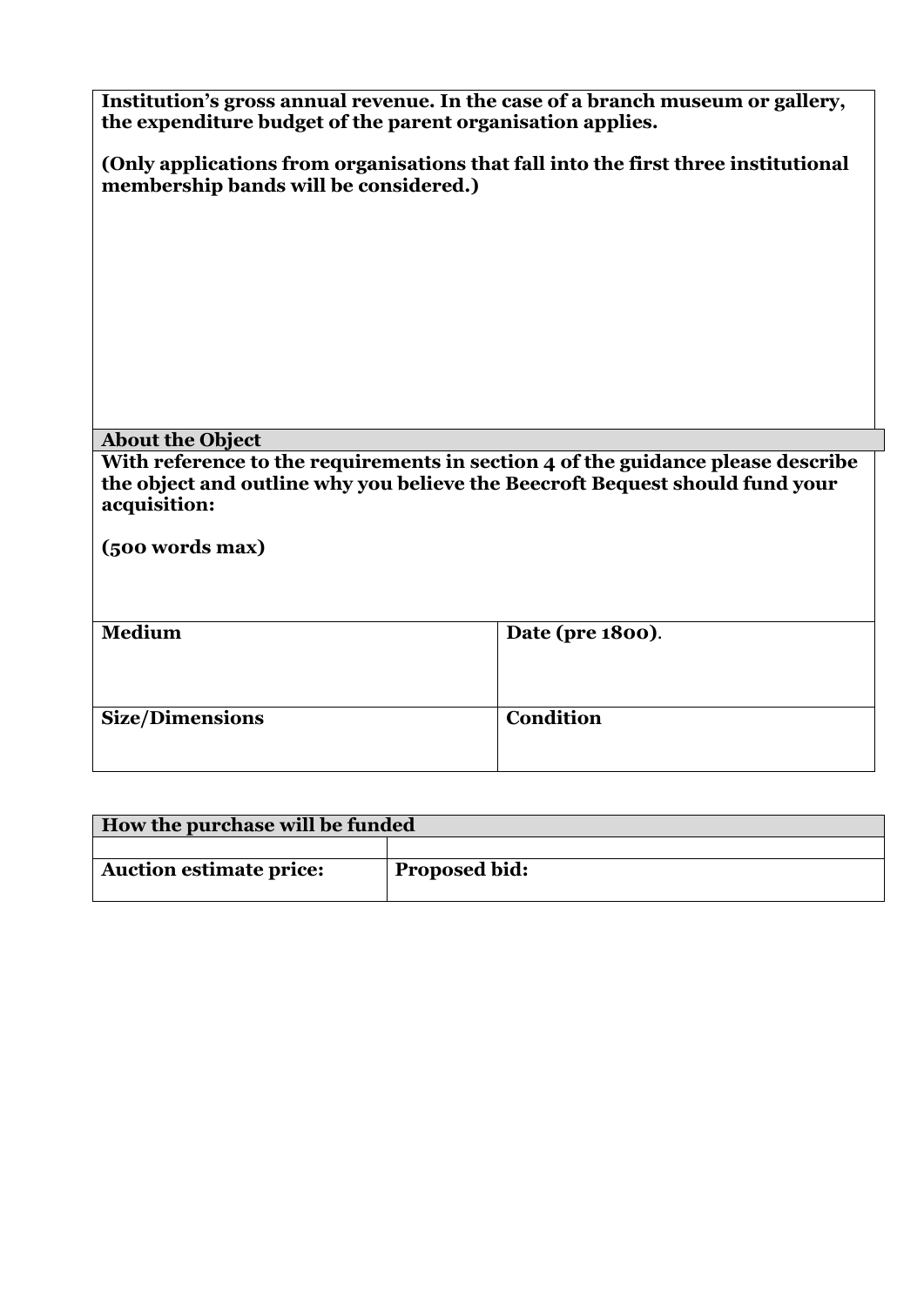| <b>Other funding sources:</b>                                                                                                                                                                                 | <b>Amount requested from the Beecroft Bequest</b><br>(you may apply for up to 95% of the purchase<br>price: no single grant to exceed £20,000) |  |
|---------------------------------------------------------------------------------------------------------------------------------------------------------------------------------------------------------------|------------------------------------------------------------------------------------------------------------------------------------------------|--|
| <b>Vendor's Details:</b><br><b>Name</b>                                                                                                                                                                       | <b>Address</b>                                                                                                                                 |  |
|                                                                                                                                                                                                               |                                                                                                                                                |  |
| <b>Auction Lot Number:</b>                                                                                                                                                                                    | <b>Link to Auction Catalogue:</b>                                                                                                              |  |
| What is the provenance and how have you verified this?<br>(Any known queries regarding provenance or questions raised by other bodies<br>must be disclosed.)                                                  |                                                                                                                                                |  |
| <b>Enclosures/Attachments:</b>                                                                                                                                                                                |                                                                                                                                                |  |
| Copy of the condition report                                                                                                                                                                                  |                                                                                                                                                |  |
| An independent valuation                                                                                                                                                                                      |                                                                                                                                                |  |
| All applications must be sent electronically with an electronic signature and<br>at least one high resolution photograph of the object(s)<br>200 word case study to be provided once the object is on display |                                                                                                                                                |  |
|                                                                                                                                                                                                               |                                                                                                                                                |  |
| This application must be signed by the person responsible for the purchase. By<br>signing this application form you guarantee that the museum adheres to the<br><b>Museums Association Code of Ethics.</b>    |                                                                                                                                                |  |
| <b>Print Name</b>                                                                                                                                                                                             | <b>Electronic signature:</b>                                                                                                                   |  |
| <b>Position</b>                                                                                                                                                                                               | Date:                                                                                                                                          |  |